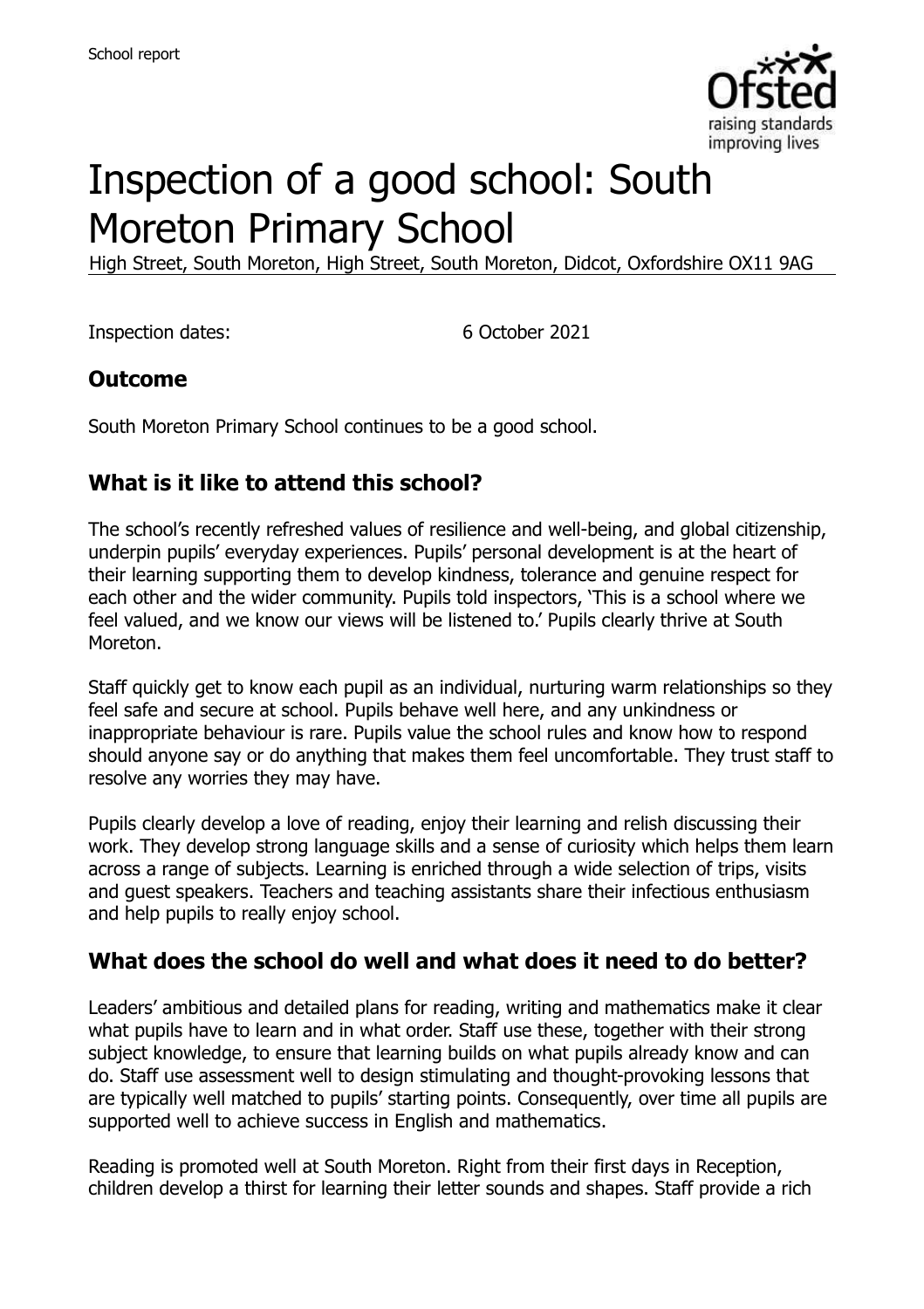

learning environment with an engaging range of play activities, helping children to develop new vocabulary and communication skills. Detailed plans enable staff to hone and refine pupils' reading skills as they progress through key stages 1 and 2. These strengths in reading underpin pupils' success as writers.

Recently, leaders have made improvements to the curriculum across all subjects. For example, the enthusiastic and knowledgeable subject leaders of science, design technology and languages have designed better-quality plans and teaching resources. Senior leaders and the Oxford Diocesan Schools Trust (ODST) know that some of the newer subject plans need time to become fully embedded. In addition, in some subjects refinement is still needed to clarify how pupils' knowledge, skills and vocabulary develop from early years up through key stages 1 and 2. Consequently, there is still some variability in how well pupils are supported and challenged in some foundation subjects across the school. Through their work with ODST, and local subject networks, leaders are supporting staff with the training and resources needed to make the required changes.

Leaders know how to identify pupils with special educational needs and/or disabilities (SEND), and ensure that their needs are well met in English and mathematics lessons and through the wider aspects of the curriculum in areas such as personal development. However, leaders are less well informed about the effectiveness of the provision for these pupils in some subjects other than English and mathematics. Consequently, sometimes the level of challenge for pupils with SEND requires further refinement to better meet their needs.

The committed team of local governors supports the headteacher's vision for the school and has supported leaders and staff remotely over the past year. However, unfortunately, governors have had limited on-site visits due to the pandemic. This means that they have not had sufficient opportunity to become familiar with all the curriculum developments across the school.

Pupils' behaviour at school is typically first class. They play happily with their peers at breaktimes and are considerate of others and polite. Pupils value the school's rewards and routines and so any disruption during lessons is rare. South Moreton Primary School endows pupils with curiosity, communication skills and confidence. They are well prepared for their next stages of education.

## **Safeguarding**

The arrangements for safeguarding are effective.

Safeguarding leaders have up-to-date expertise in all aspects of safeguarding. Suitable checks are made on all adults who work with the children in school. Leaders maintain meticulous records and oversee an effective package of staff training. Staff act swiftly should any pupils require extra help, sourcing appropriate support from external agencies should it be necessary.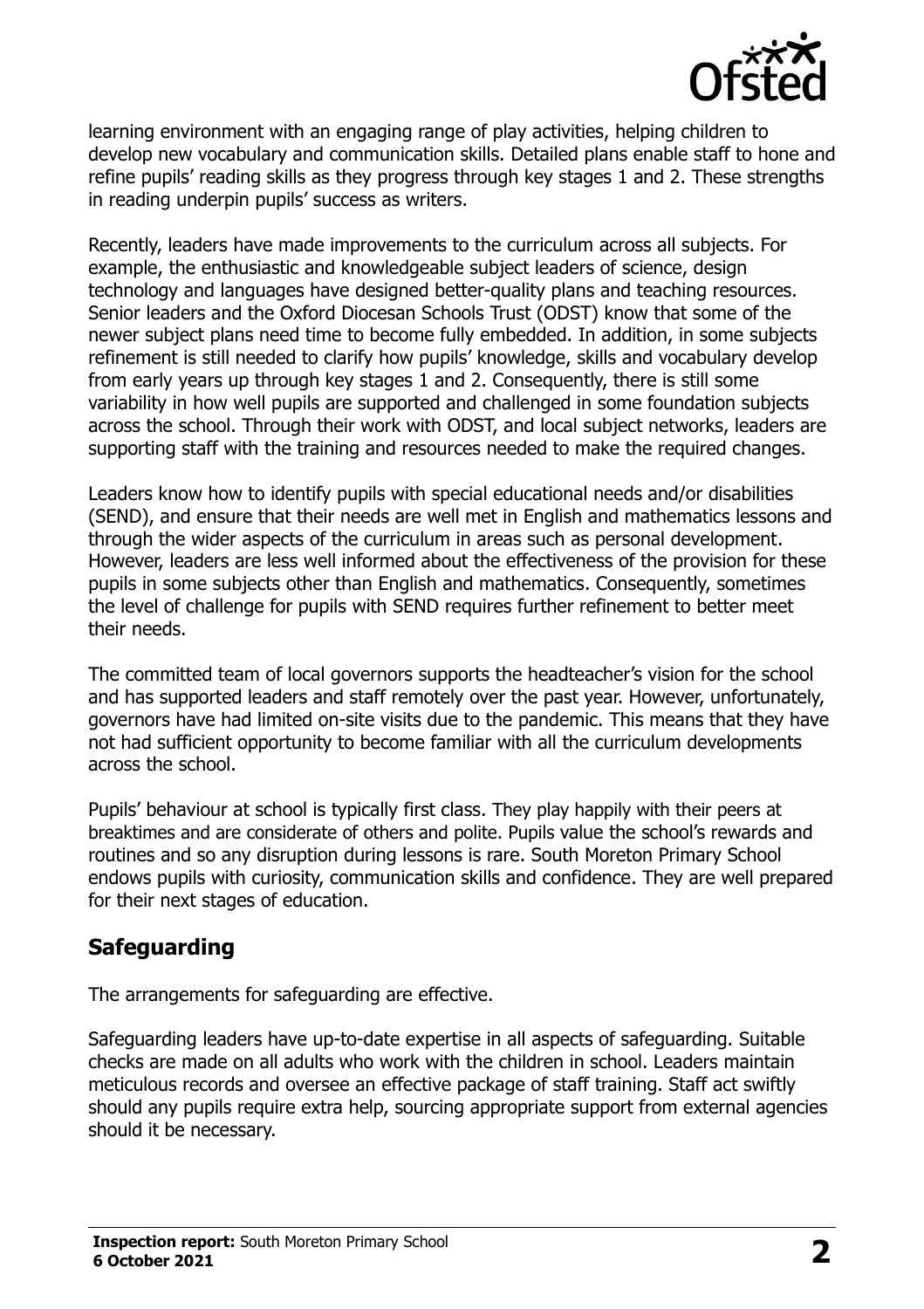

Staff know their pupils and the local community well. Teachers ensure that developing pupils' resilience and well-being is at the heart of the curriculum. Pupils learn how to keep themselves safe outside of school and when online.

# **What does the school need to do to improve?**

# **(Information for the school and appropriate authority)**

The school's curriculum is not yet sufficiently well planned and sequenced in some subjects, and further adaptation is needed in some areas to better meet the needs of pupils with SEND. However, it is clear that leaders have already taken action to improve the curriculum and to train staff where required. For this reason, the transitional arrangements have been applied.

- There have been some significant enhancements to the curriculum in the foundation subjects, but some of these plans are still new. In some subjects, the identification and sequencing of key aspects of knowledge and vocabulary from early years to Year 6 still requires refinement. This will help staff meet the needs of all the pupils in their class more accurately, particularly those with SEND, across the full range of subjects.
- While they are knowledgeable about standards in English and mathematics, governors are not well informed about the quality of provision across other subjects. Consequently, they haven't been able to systematically challenge and support continued school improvement across the whole curriculum. Training is required to help them to better support and challenge subject leaders.

## **Background**

When we have judged a school to be good, we will then normally go into the school about once every four years to confirm that the school remains good. This is called a section 8 inspection of a good or outstanding school, because it is carried out under section 8 of the Education Act 2005. We do not give graded judgements on a section 8 inspection. However, if we find evidence that a school would now receive a higher or lower grade, then the next inspection will be a section 5 inspection. Usually this is within one to two years of the date of the section 8 inspection. If we have serious concerns about safeguarding, behaviour or the quality of education, we will deem the section 8 inspection as a section 5 inspection immediately.

This is the first section 8 inspection since we judged the predecessor school, also called South Moreton Primary School, to be good on 5–6 November 2013.

## **How can I feed back my views?**

You can use [Ofsted Parent View](https://parentview.ofsted.gov.uk/) to give Ofsted your opinion on your child's school, or to find out what other parents and carers think. We use information from Ofsted Parent View when deciding which schools to inspect, when to inspect them and as part of their inspection.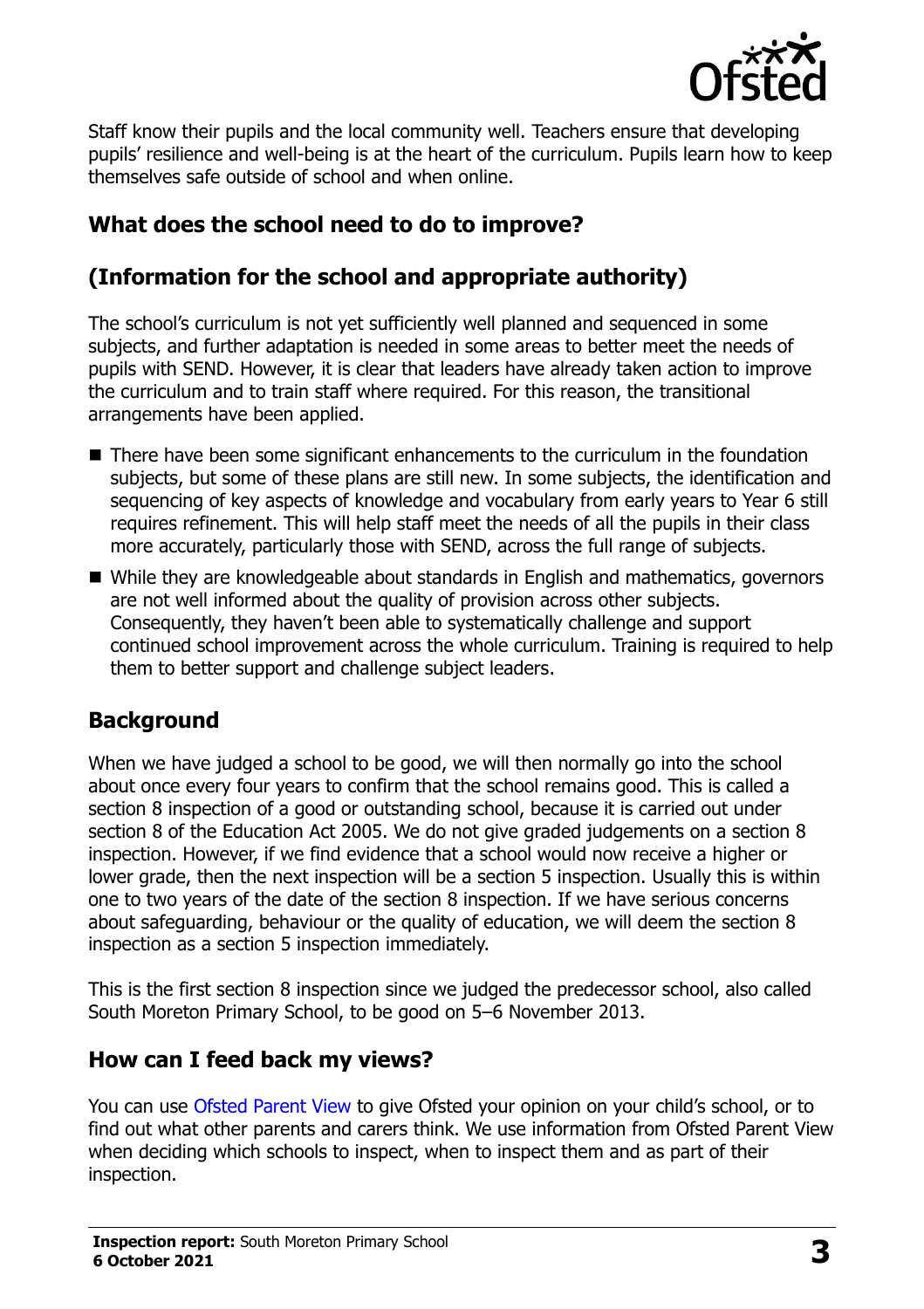

The Department for Education has further quidance on how to complain about a school.

If you are the school and you are not happy with the inspection or the report, you can [complain to Ofsted.](https://www.gov.uk/complain-ofsted-report)

#### **Further information**

You can search for [published performance information](http://www.compare-school-performance.service.gov.uk/) about the school.

In the report, '[disadvantaged pupils](http://www.gov.uk/guidance/pupil-premium-information-for-schools-and-alternative-provision-settings)' refers to those pupils who attract government pupil premium funding: pupils claiming free school meals at any point in the last six years and pupils in care or who left care through adoption or another formal route.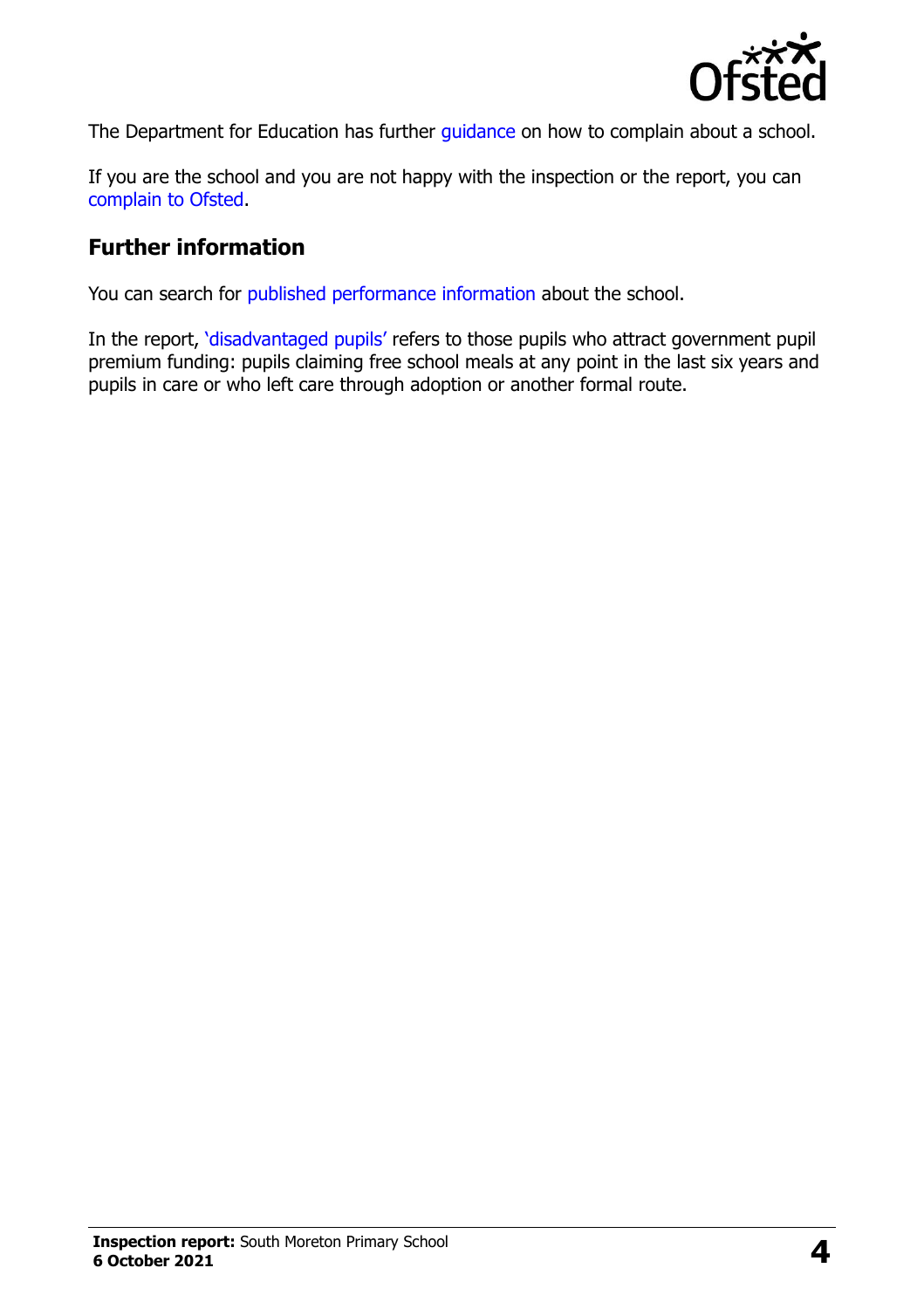

#### **School details**

| Unique reference number             | 144547                        |
|-------------------------------------|-------------------------------|
| Local authority                     | Oxfordshire                   |
| <b>Inspection number</b>            | 10200846                      |
| <b>Type of school</b>               | Primary                       |
| <b>School category</b>              | Academy converter             |
| Age range of pupils                 | $4$ to $11$                   |
| <b>Gender of pupils</b>             | Mixed                         |
| Number of pupils on the school roll | 134                           |
| <b>Appropriate authority</b>        | Board of trustees             |
| <b>Chair of trust</b>               | Kathy Winrow                  |
| <b>Headteacher</b>                  | Cheryl Sanchez                |
| Website                             | www.south-moreton.oxon.sch.uk |
| Date of previous inspection         | 5 and 6 November 2013         |

## **Information about this school**

- South Moreton school converted to become an academy school in 2017 and joined the Oxford Diocesan Schools Trust. When its predecessor school, with the same name, was last inspected by Ofsted, it was judged to be good overall.
- The headteacher took up post in April 2018 and the assistant headteacher joined the school in September 2020.
- The school does not use any alternative provision.

## **Information about this inspection**

- This was the first routine inspection the school received since the COVID-19 (coronavirus) pandemic began. Inspectors discussed the impact of the pandemic with school leaders and have taken that into account in their evaluation.
- Deep dives were conducted in reading, mathematics and science. As part of these, inspectors met with leaders, visited lessons, talked to pupils about their work and met with teaching staff to talk about their approach to designing and delivering the curriculum. In addition, plans were reviewed and meetings with leaders were held to discuss provision in languages and design technology.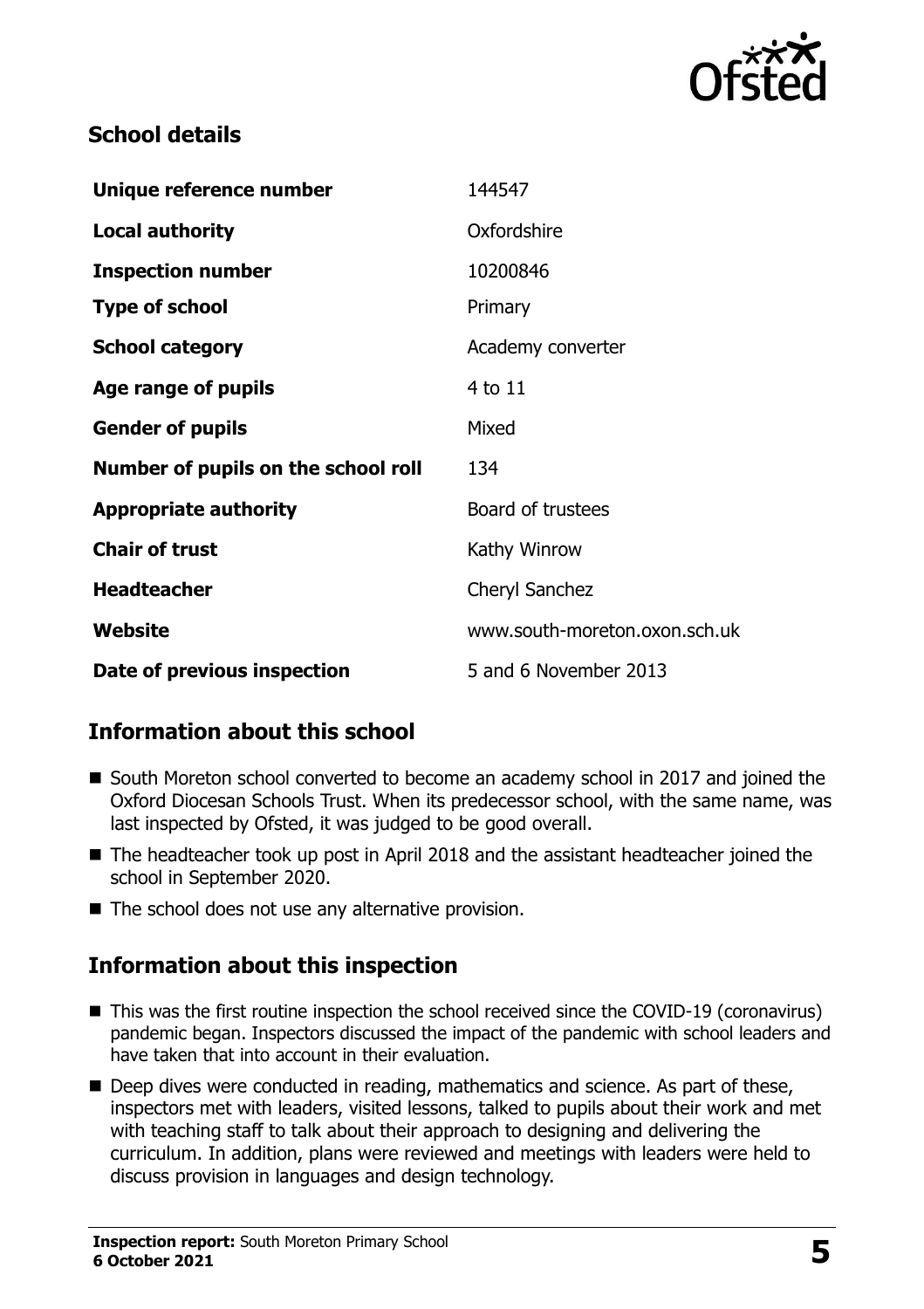

- Meetings were held with the headteacher, senior leaders, subject leaders, SENCo and other members of teaching and support staff.
- Inspectors reviewed the school's policies and practices and met with safeguarding leaders to evaluate the effectiveness of safeguarding. The school records of the recruitment checks made on adults working in the school and records of safeguarding incidents were scrutinised and discussed. The views of pupils, parents and staff represented in meetings and the responses to Ofsted surveys were considered.
- The lead inspector met with members of the governing body and also with the CEO and a representative of ODST.
- $\blacksquare$  A meeting was held with a group of pupils to discuss their work and views about different aspects of their school. Inspectors also held informal conversations with pupils at break and lunch time.

#### **Inspection team**

Matthew Newberry, lead inspector Her Majesty's Inspector

Laurie Anderson **Her Majesty's Inspector**